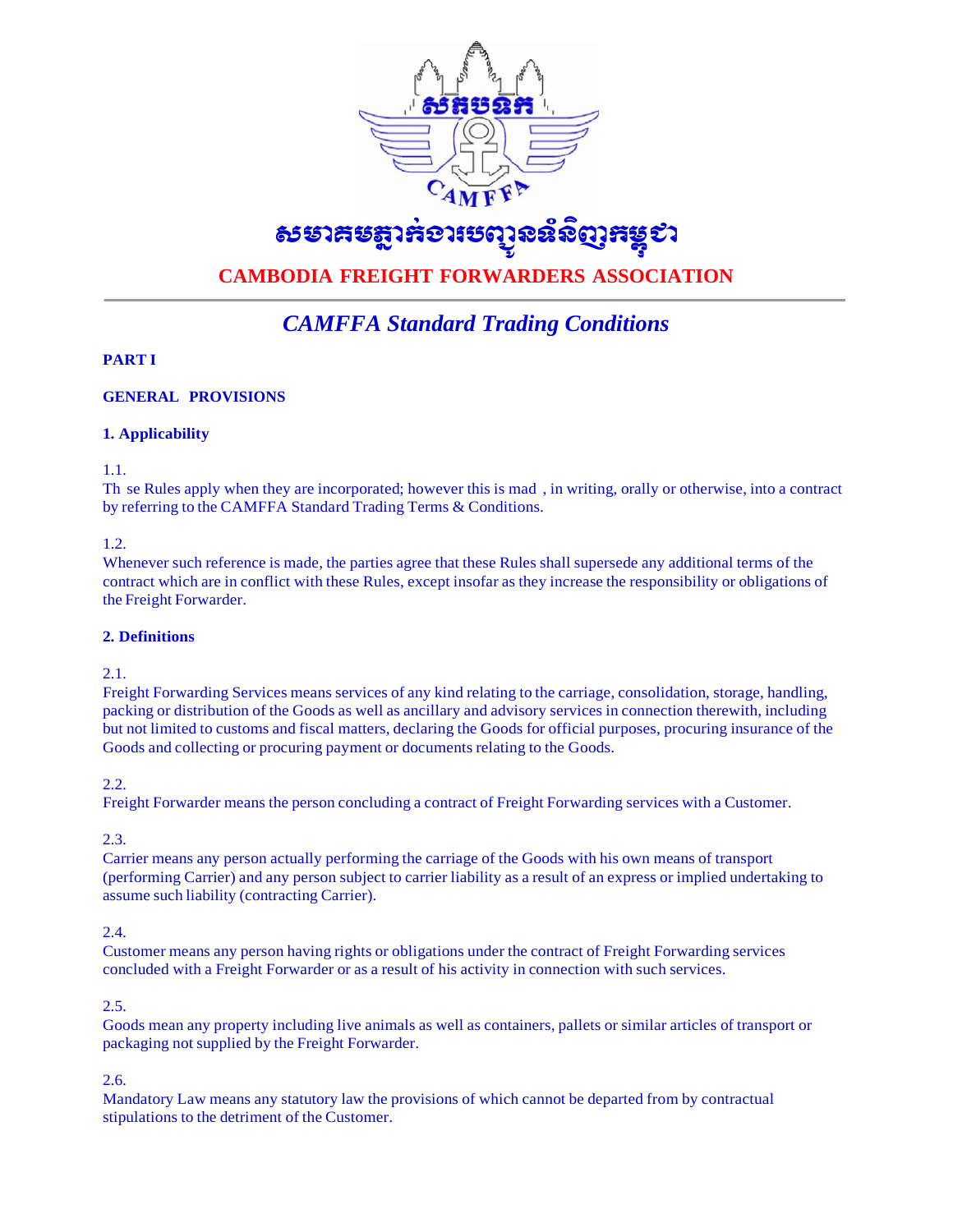

# **CAMBODIA FREIGHT FORWARDERS ASSOCIATION**

2.7.

In writing includes telegram, telex, telefax or any recording by electronic means.

2.8.

Valuables means bullion, coins, money, negotiable instruments, precious stones, jewelry, antiques, pictures, works of art and similar properties.

## 2.9.

Dangerous Goods means Goods, which are officially classified as hazardous as well as Goods which are or may become of a dangerous, inflammable, radioactive noxious or damaging nature.

# **3. Insurance**

No insurance will be effected by the Freight Forwarder, except upon express instructions given in writing by the Customer. All insurances effected are subject to the usual exceptions and conditions of the Policies of the Insurance Company or Underwriters taking the risk. Unless otherwise agreed in writing the Freight Forwarder shall not be under any obligation to effect a separate insurance on each consignment, but may declare it on any open or general Policy held by the Freight Forwarder.

## **4. Hindrances**

If at any time the Freight Forwarder's performance is or is likely to be affected by any hindrance or risk of any kind (in luding the conditions of the Goods) not arising from any fault or neglect of the Freight Forwarder and which cannot be avoided by the exercise of reasonable Endeavour, the Freight Forwarder may abandon the carriage of the Goods under the respective contract and, where reasonably possible, make the Goods or any part of them available to the Customer at a place which the Freight Forwarder may deem safe and convenient, whereupon delivery shall be deemed to have been made, and the responsibility of the Freight Forwarder in respect of such Goods shall cease. In any event, the Freight Forwarder shall be entitled to the agreed remuneration under the contract and the Customer shall pay any additional costs resulting from the above-mentioned circumstances.

## **5. Method and route of transportation**

Th Freight Forwarder shall carry out his services according to the Customer's instructions as agreed. If the instructions are inaccurate or incomplete or not according to contract, the Freight Forwarder may at the risk and expense of the Customer act as he deems fit.

Unless otherwise agreed, the Freight Forwarder may without notice to the Customer arrange to carry the Goods on or under deck and choose or substitute the means, route and procedure to be followed in the handling, stowage, storage and transportation of the goods.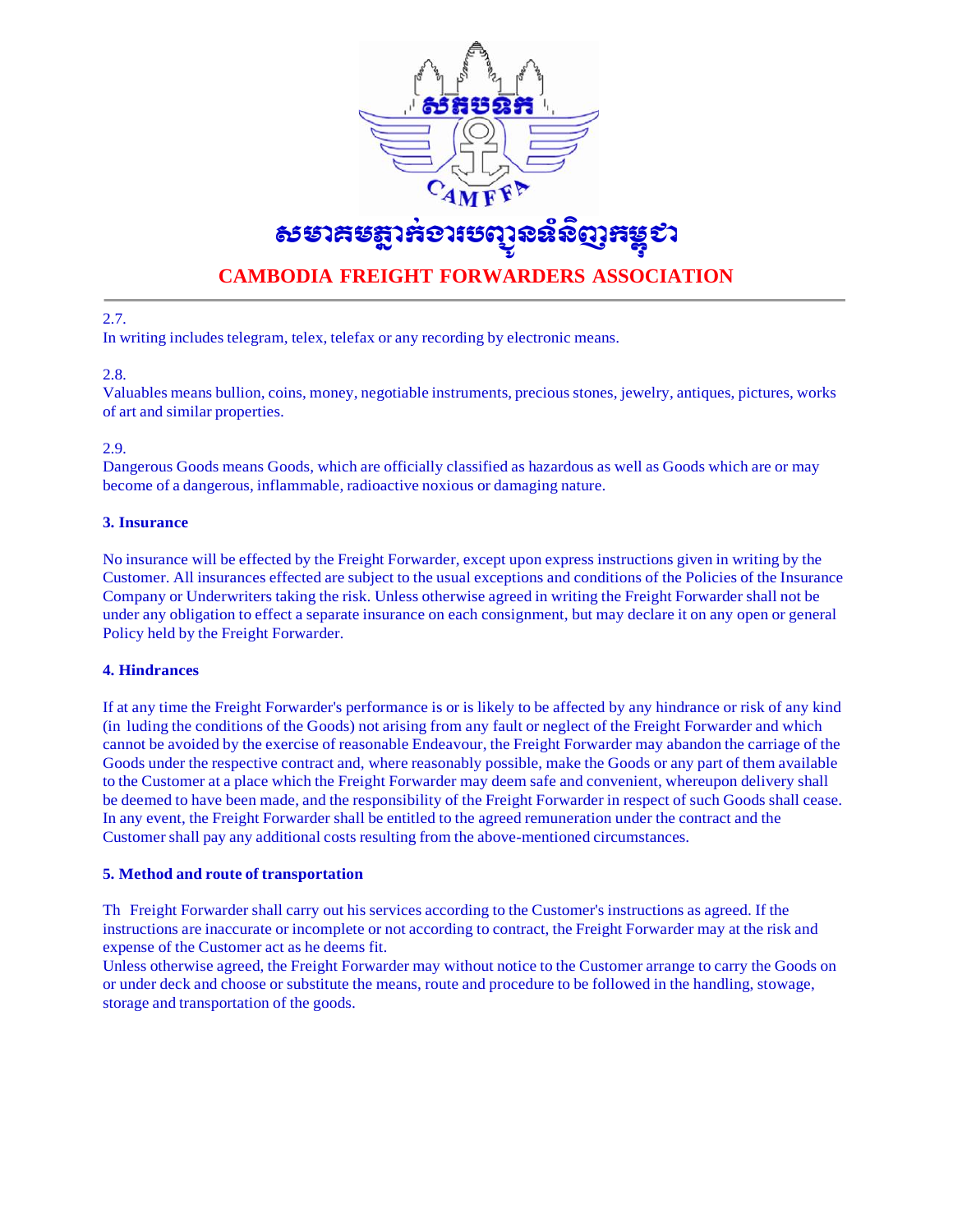

# ธระวันสุดและเจ้าและรู้อย่าง

# **CAMBODIA FREIGHT FORWARDERS ASSOCIATION**

# **PART II**

# **THEFREIGHTFORWARDER'SLIABILITY**

# **6. he Freight Forwarder's liability (except as principal)**

## 6.1. Basis of liability

#### 6.1.1. The Freight Forwarder's duty of care

Th Freight Forwarder is liable if he fails to exercise due diligence and take reasonable measures in the performance of the Freight Forwarding Services, in which case he, subject to Art.8, shall compensate the Customer for loss of or damage to the Goods.

#### 6.1.2. No liability for third parties

Th Freight Forwarder is not liable for acts and omissions by third parties, such as, but not limited to, Carriers, warehousemen, stevedores, port authorities and other freight forwarders, unless he has failed to exercise due diligence in selecting, instructing or supervising such third parties.

## **7. he Freight Forwarder's liability as principal**

## 7.1. The Freight Forwarder's liability as Carrier

Th Freight Forwarder is subject to liability as principal not only when he actually performs the carriage himself by his own means of transport (performing Carrier), but also if, by issuing his own transport document or otherwise, he has made an express or implied undertaking to assume Carrier liability (contracting Carrier). However, the Freight Forwarder shall not be deemed liable as Carrier if the Customer has received a transport document issued by a person other than the Freight Forwarder and does not within a reasonable time maintain that the Freight Forwarder is nevertheless liable as Carrier.

#### 7.2. The Freight Forwarder's liability as principal for other services

With respect to services other than carriage of Goods such as, but not limited to, storage, handling, packing or distribution of the Goods, as well as ancillary services in connection therewith, the Freight Forwarder shall be liable as principal:

- 1. when such services have been performed by himself using his own facilities or employees or
- 2. if he has made an express or implied undertaking to assume liability as principal.

## 7.3. The basis of the Freight Forwarder's liability as principal

Th Freight Forwarder as principal shall, subject to Art. 8, be responsible for the acts and omissions of third parties he has engaged for the performance of the contract of carriage or other services in the same manner as if such acts and omissions were his own and his rights and duties shall be subject to the provisions of the law applicable to the mode of transport or service concerned, as well as the additional conditions expressly agreed or, failing express agreement, by the usual conditions for such mode of transport or services.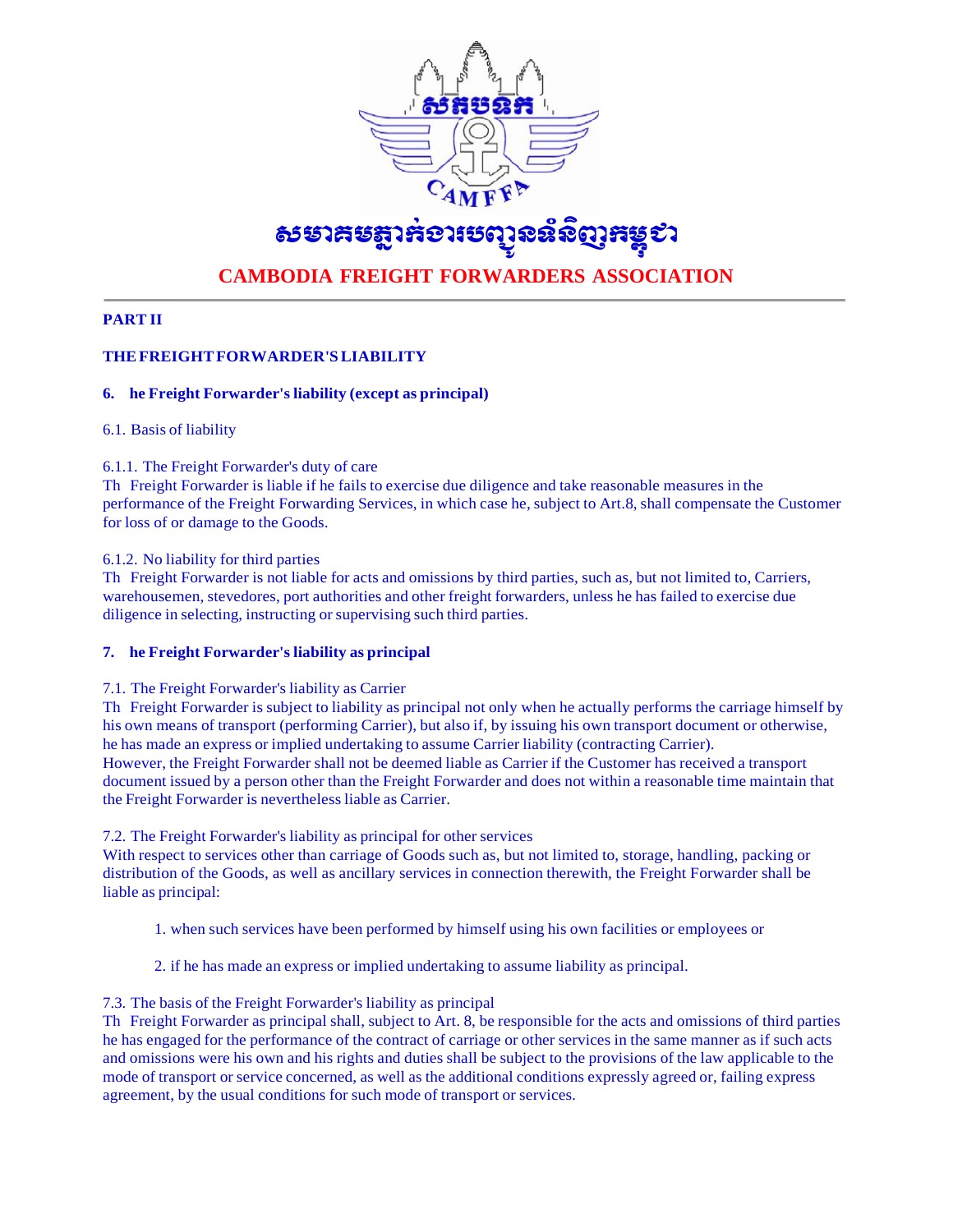

# ธระวันสุดและเจ้าระจะรู้จะ

# **CAMBODIA FREIGHT FORWARDERS ASSOCIATION**

## **8. xclusions, assessment, and monetary limits of liability**

- 8.1. Exclusions
- Th Freight Forwarder shall in no event be liable for:
	- 1. Valuables or Dangerous Goods unless declared as such to the Freight Forwarder at the time of the conclusion of the contract,
	- 2. loss following from delay unless expressly agreed in writing,
	- 3. indirect or consequential loss such as, but not limited to, loss of profit and loss of market.

## 8.2. Assessment of compensation

Th value of the Goods shall be determined according to the current commodity exchange price or, if there is not such price, according to the current market price or, if there is no commodity exchange price or current market pri e, by reference to the normal value of the Goods of the same kind and quality.

# 8.3. Monetary limits

## 8.3.1. Loss of or damage to the Goods

Th provisions of Art. 7.3. notwithstanding, the Freight Forwarder shall not be or become liable for any loss of or damage to the Goods in an amount exceeding the equivalent of USDollars Three per kilogram of gross weight of the Goods lost or damaged, with a maximum liability of USDollars Fifteen Thousand only per claim (USD15,000.), unless a larger amount is recovered from a person for whom the Freight Forwarder is responsible. If the Goods have not been delivered within ninety consecutive days after the date when the Goods ought to have been delivered, the claimant may, in the absence of evidence to the contrary, treat the Goods as lost.

## 8.3.2. Limitation of liability for delay

If the Freight Forwarder is liable in respect of loss following from delay, such liability shall be limited to an amount not exceeding the remuneration relating to the service giving rise to the delay.

## 8.3.3. Other type of loss

Th provisions of Art. 7.3. notwithstanding, the Freight Forwarder's liability for any type of loss not mentioned in 8.3.1. and 8.3.2. shall not exceed the total amount of USDollars Three per kilogram of gross weight of the Goods involved in incident, with a maximum liability of USDollars Fifteen Thousand only per claim (USD15,000.), unless a larger amount is received from a person for whom the Freight Forwarders is responsible.

## **9. Notice**

9.1.

Unless notice of loss of or damage to the Goods, specifying the general nature of such loss or damage, is given in writing to the Freight Forwarder by the person entitled to receive the Goods when they are handed over to him, such handing over is prima facie evidence of the delivery of the Goods in good order and condition. Where such loss or damage is not apparent, the same prima facie effect shall apply if notice in writing is not given within 6 consecutive days after the day when the Goods were handed over to the person entitled to receive them.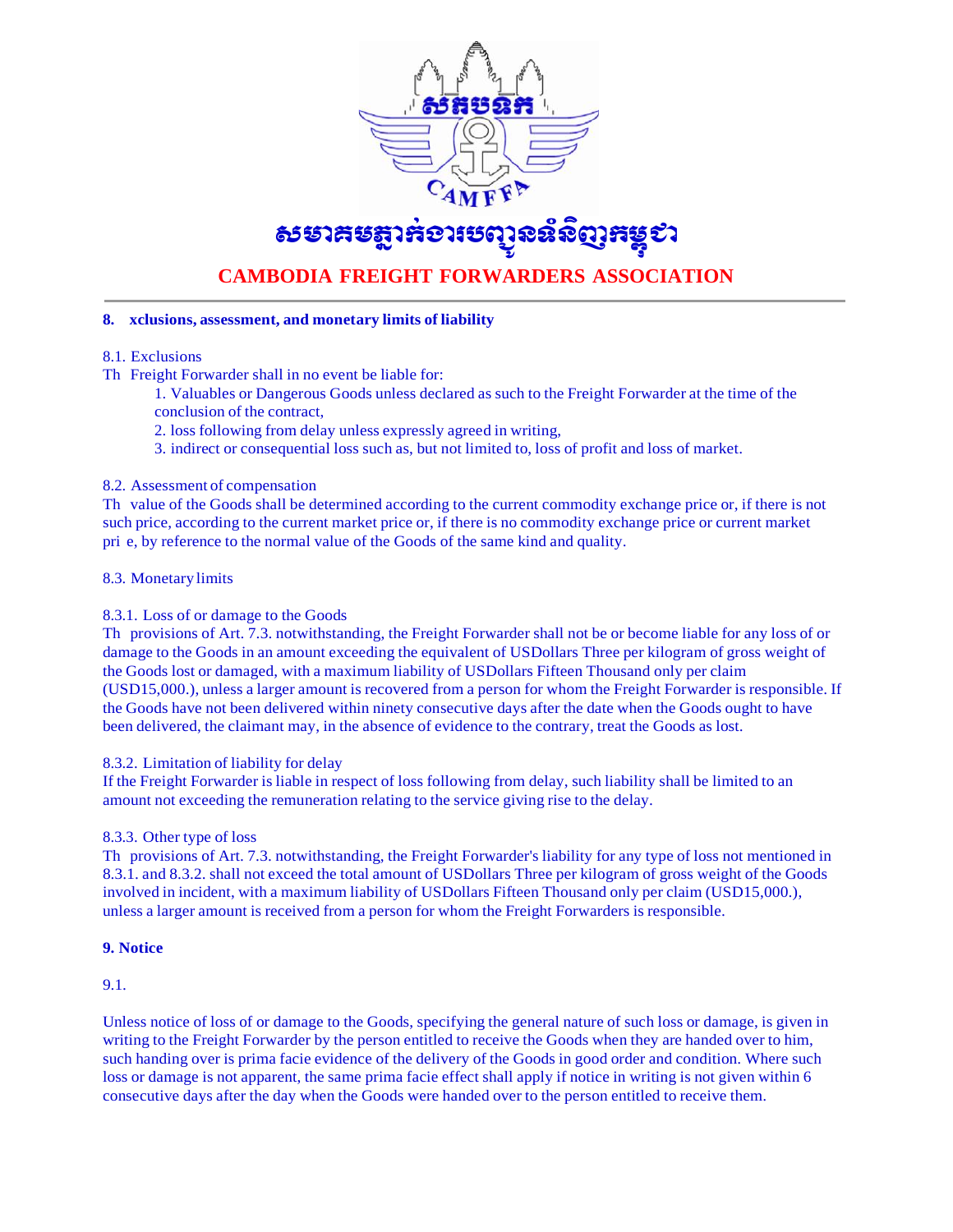

# **CAMBODIA FREIGHT FORWARDERS ASSOCIATION**

#### 9.2.

With respect to all other loss or damage, any claim by the Customer against the Freight Forwarder arising in respect of any service provided for the Customer or which the Freight Forwarder has undertaken to provide shall be made in writing and notified to the Freight Forwarder within 14 days of the date upon which the Customer became or should have become aware of any event or occurrence alleged to give rise to such claim. Any claim not made and notified as aforesaid shall be deemed to be waived and absolutely barred except where the Customer can show that it was impossible for him to comply with this time limit and that he has made the claim as soon as it was reasonably possible for him to do so.

#### **10. Time bar**

Th Freight Forwarder shall, unless otherwise expressly agreed, be discharged of all liability under these Rules unless suit is brought within 9 months after the delivery of the Goods, or the date when the Goods should have been delivered, or the date when failure to deliver the Goods would give the consignee the right to treat the Goods as lost.

With respect to other loss than loss of or damage to the Goods the 9 months period should be counted from the time when the failure of the Freight Forwarder giving right to the claim occurred.

## **11. Applicability to actions in tort**

Th se Rules apply to all claims against the Freight Forwarder whether the claim be founded in contract or in tort.

## **12. Liability of servants and other persons**

Th se Rules apply whenever any claim is made against a servant, agent or other person the Freight Forwarder engaged for the performance of the service (including any independent contractor) whether such claims are founded in contract or in tort, and the aggregate liability of the Freight Forwarder and such servants, agents or other persons shall not exceed the limit applicable to the service concerned as expressly agreed between the Freight Forwarder and the Customer or following from these Rules.

## **PART III**

#### **THE CUSTOMER'S OBLIGATIONS AND LIABILITY**

#### **13. Unforeseen circumstances**

In the event that the Freight Forwarder, in case of unforeseen circumstances, acts in the best interest of the Customer extra costs and charges have to be borne by the Customer.

#### **14. No set-off**

All monies due shall be paid without any reduction or deferment on account of any claim, counter-claim or set-off.

#### **15. General lien**

Th Freight Forwarder shall, to the extent permitted by the applicable law, have a general lien on the Goods and any documents relating thereto for any amount due at any time to the Freight Forwarder from the Customer